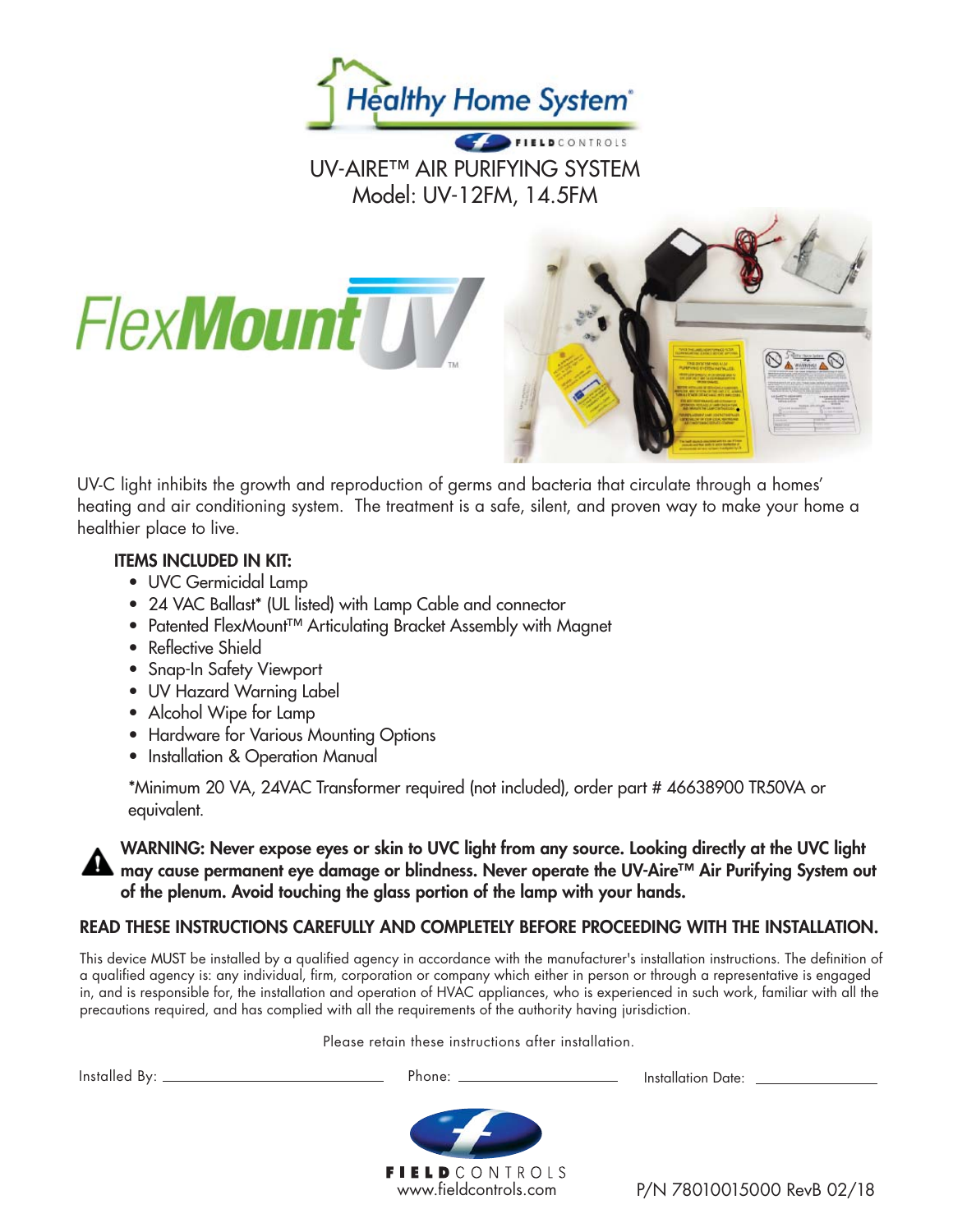## **WARNING: Never expose eyes or skin to UVC light from any source.**

- Looking directly at the UVC light may cause permanent eye damage or blindness.
- Never operate the UV-Aire™ Air Purifying System out of the plenum.
- Designed for a closed duct system. Do not mount near a supply or a return air opening.
- All duct openings in direct line of site of the UV light must be sealed with aluminum tape or equivalent sealing methods.



#### **WARNING: UV light will break down plastic materials not rated for UV exposure:**

(Examples: wire insulation, flex duct, drain pans and humidifiers)

- The unit must be mounted at least 30" from the above stated type of materials.
- If it is necessary to mount the unit in direct line of sight of these types of materials, they must be shielded with aluminum foil, aluminum foil tape, or sheet metal.

## **WARNING: DO NOT install this equipment outdoors except within a package unit air handler that is fully protected from moisture entry.**

#### **INDICATION FOR USE**

This product is not sold as a medical device and is not for the purpose of diagnosis of any disease or condition nor for use in the mitigation, treatment, or prevention of any disease or condition.

#### **GENERAL INFORMATION**

There are different size units available, depending on the tonnage of your HVAC system. See chart below for determining the needs of your home.

The FlexMount™ UV-Aire™ system is provided with a unique patented, magnetically-attached Mounting Bracket Assembly. The mounting bracket assembly may be rotated and/or extended relative to the mounting surface, to provide maximum flexibility in mounting positions and configurations.

A reflective aluminum shield is included which may optionally be used to shield wiring, ductwork and parts which could be damaged by UVC exposure, and/or concentrate the UVC rays in a particular area such as the A-coil.

The part of the lamp bracket to which the lamp is attached may be separated from the mounting bracket assembly, and used for mounting the lamp through a delta plate covering the end of the A-coil, or for mounting the lamp inside of a plenum or air duct.

| <b>MODEL</b> | <b>VOLTS</b> | <b>AMPS</b> | HZ    |    | WATTS MAX AIR TEMP OF UVC INTENSITY RECOMMEND-<br>(LAMP) MAX AIR TEMP OF AT 1 METER ED HVAC TON- |                | <b>NAGE</b> |
|--------------|--------------|-------------|-------|----|--------------------------------------------------------------------------------------------------|----------------|-------------|
| $ $ UV-12FM  | 24           | 0.8         | 50/60 | 15 | 176 $^{\circ}$                                                                                   | $43 \mu W/cm2$ | $1.5 - 3$   |
| $UV-14.5FM$  | 24           | 0.8         | 50/60 |    | 176 $^{\circ}$                                                                                   | $54 \mu W/cm2$ | $1.5 - 5$   |



WARNING: never expose eyes or skin to UVC light from any source. Looking directly at the UVC light may cause permanent eye damage or blindness. Never operate the UV-Aire™ AirPurifying System out of the plenum. Avoid touching the glass portion of the lamp with your hands.

P/N 78010015000 RevB 02/18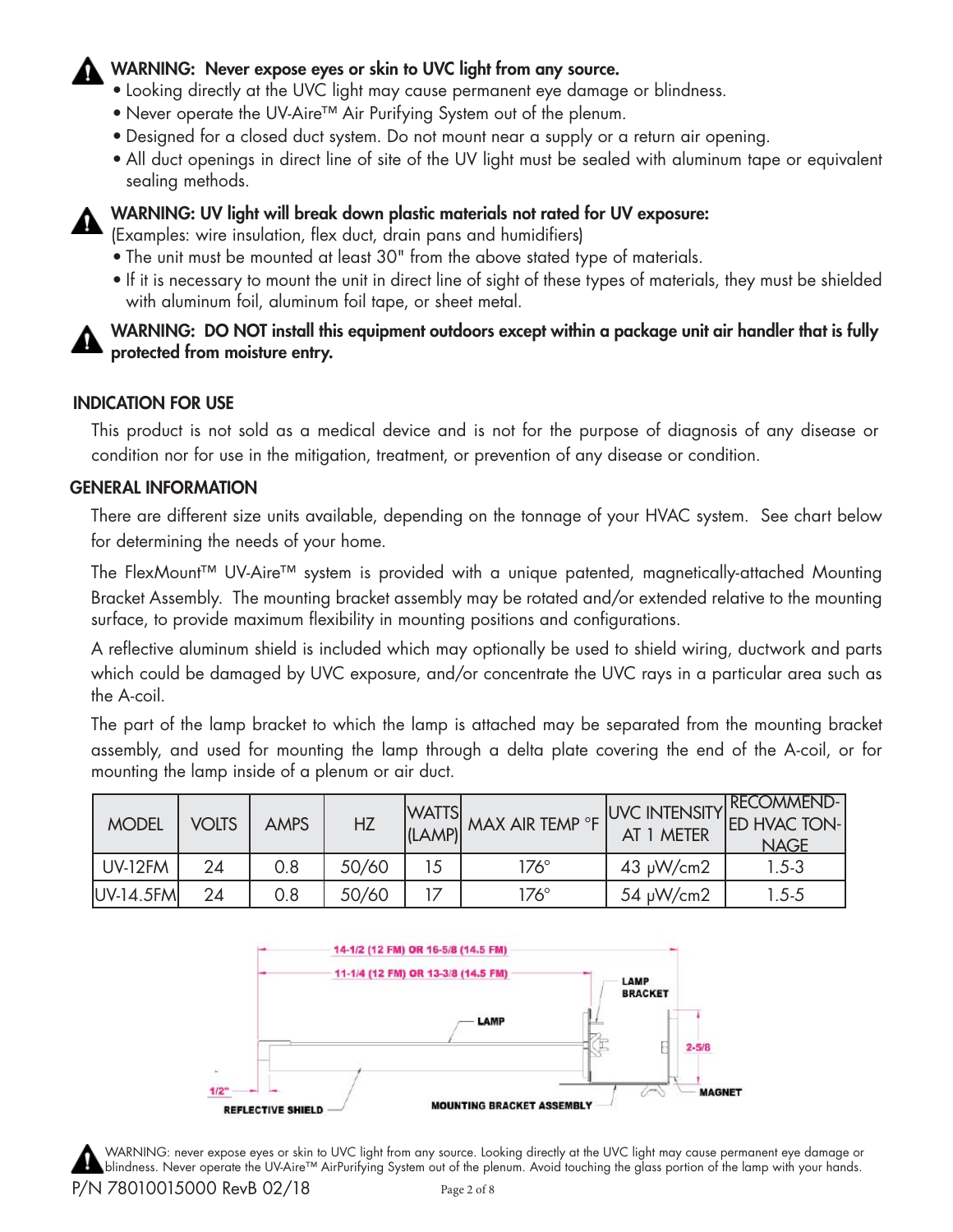WARNING: Before installing or servicing a humidifier, air filter, heat system, or this unit, etc., always **turn all power OFF and have unit unplugged. Electrical shock can cause personal injury or death. Never expose eyes or skin to direct UVC light from any source.**



WARNING: To prevent water damage or electric shock, do not mount unit under a humidifier.

**WARNING: Designed for a closed duct system. Do not mount near a supply or a return air opening.**

**WARNING: This product is designed for installation in the interior of weather-protected HVAC equipment**  or ductwork, or on the exterior of indoor ductwork only. For use on gas fired, oil fired, electric, split **system heat pump forced air systems\*, and the interior of weather-protected heat pump packaged units\*\*.**

**\*Split system heat pumps are systems where the air handler and the air conditioning compressor are separate units.**

**\*\*Packaged units are systems where the air handler and the air conditioning compressor are built together and are installed outside of the building**

#### **INTERNAL MOUNT INSTALLATION INSIDE PLENUM OR AIR HANDLER**

1. Choose a suitable location for the lamp in the supply plenum, return plenum, or air handler; preferably downstream from the air filter. For optimum "cleaning" effect on the A coil, mount the unit above or below the A-coil as close as possible while still illuminating the entire surface of the coil. (See Figure 1)

- 2. Clean the mounting surface with degreaser and let dry. The mounting surface must be clean and dry.
- 3. Attach the Shield to the Mounting Bracket Assembly, if it is to be used. (See Figure 2)





4. Attach the Lamp to the Mounting Bracket Assembly. (See Figure 3) Loosen the clamp bracket nut, inserting the lamp through the hole, swivel the clamp bracket fully back over the flange of the lamp base, and retighten the clamp bracket nut. An #8-32 wing nut is supplied that may be used for internal applications only.

5. Remove tag and alcohol swab from the lamp, and clean the lamp glass with the alcohol swab. Avoid touching the cleaned lamp with your hands.

6. Attach the Mounting Bracket Assembly to the mounting surface using the magnet. If the mounting surface is insulated, slit the insulation, insert the magnet through the slit, draw the insulation back over the magnet and bracket surface, and tape closed using metal tape or other means that would not be affected by UVC rays.

Some surfaces may be inadequate for mounting with the magnet (rough, uneven, heavy paint etc.). The magnet may be removed from the Mounting Bracket Assembly,



Figure 2

and the bracket assembly attached to the mounting surface with included self-drilling sheet metal screws or other appropriate fasteners. Holes are provided on the bracket assembly for this purpose. Use care to avoid equipment damage to concealed wiring and other components when installing fasteners.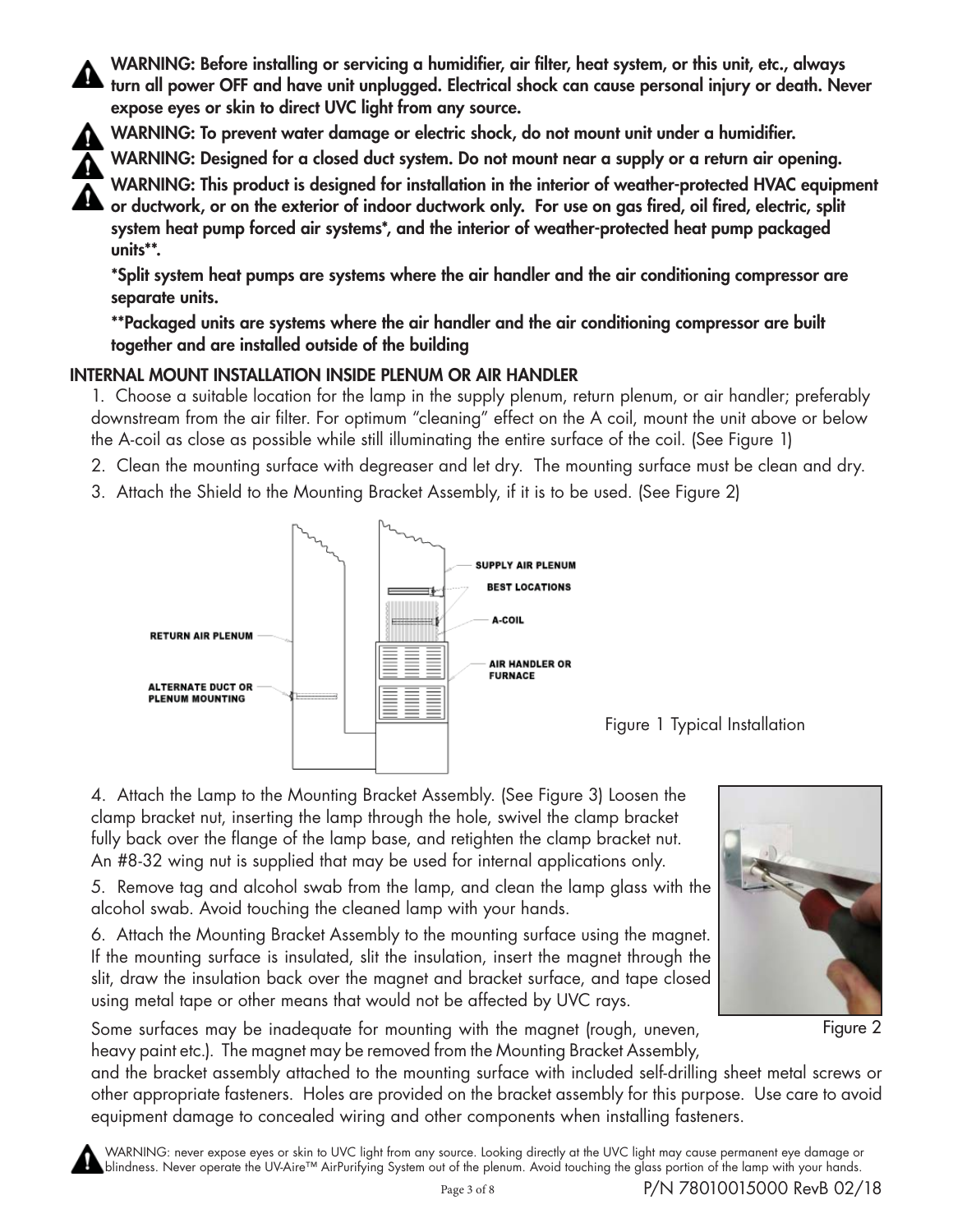7. If desired, loosen the wing nut on the bottom of the Mounting Bracket Assembly (see Dimensional Drawing), and swivel/extend the lamp bracket to position the lamp in the desired position, and retighten the wing nut securely.

## **CAUTION: MAKE CERTAIN THAT POWER HAS BEEN DISCONNECTED TO THE HVAC SYSTEM, AND THE 24 VAC TRANSFORMER POWER SOURCE, BEFORE PROCEEDING WITH THE INSTALLATION!**

8. Mount the installer-supplied 24VAC transformer (not included) in an area protected from the lamp, using the included sheet metal screws or other appropriate fasteners, and connect to 120V power source. Observe all local and national electrical and mechanical code requirements regarding 120 V wiring

NOTE: It is recommended that the 24V ballast power source be wired through a safety disconnect switch, such as a door switch, that will disconnect power to the transformer if the access panel to the UVC lamp installation area is removed (see Wiring Diagram). If such a switch is not present on the equipment, it is recommended that a door interlock switch (not included, min. 3A 24VAC rating) be installed and wired into the 24VAC ballast power circuit (see Wiring Diagram).



9. Mount the ballast using the included sheet metal screws or other appropriate fasteners, in a location close enough to connect the 24VAC ballast power wires to the 24VAC transformer (not included), and to connect the ballast lamp cable to the lamp. If the ballast is not in a location protected from UVC exposure, protect the ballast with the included shield, or by fabricating and installing a sheet metal shield or equivalent. DO NOT wrap the ballast in tape or cover the ballast with anything that would insulate or reduce the ability of the ballast to dissipate heat.

10. Route the ballast lamp cable to the lamp, providing sufficient support to prevent entanglement with other components (such as a blower wheel or removable panel fasteners), and reduce stress on the Mounting Bracket Assembly.

11. Attach the ballast cable connector to the lamp base, ensuring correct alignment of the rectangular pin arrangement. The connector may be connected in either of two positions for which the pins line up. Ensure that the lamp connector is firmly attached and that the sealing boot is pushed fully onto the lamp base.

12. Connect the ballast 24 VAC wires to the 24 VAC transformer secondary (output) terminals (see Wiring

Diagram), or the alternate installer-supplied door interlock switch if used. Secure the wires to prevent entanglement with other components (such as a blower wheel or removable panel fasteners).

13. Apply the Safety label to an area of the access panel or other area of the equipment or duct such that the warning information is clearly visible (see Figure 8), and through which the lamp may be seen. Clean the surface of dirt, oil, and other contaminants before applying the label.

14. Drill a 3/8" hole through the center of the Safety Label, where indicated by the dashed circle (see figure 7).

15. Snap the clear plastic Safety Viewport into the hole (see Figure 8). The lamp may be safely viewed through the viewport while it is lit.



Figure 3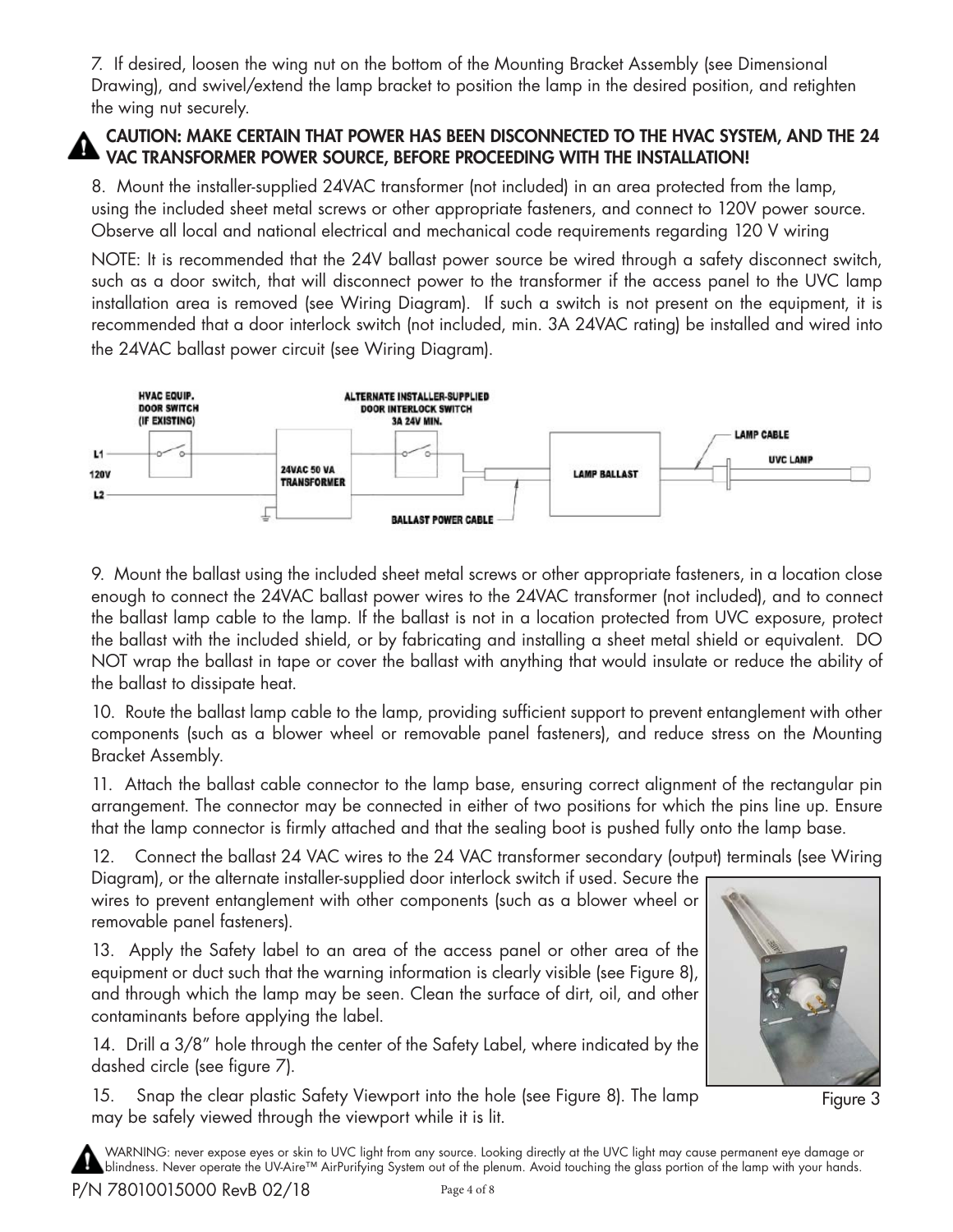- 16. Verify that all electrical connections are tight and that the lamp and bracket is secure.
- 17. Replace all access panels and other items that may have been removed during the installation, such as electrical box covers, etc.
- 18. Verify that the Safety Viewport is securely fastened in the hole drilled through the Safety Label.

**WARNING: BEFORE RESTORING POWER TO THE HVAC SYSTEM OR THE TRANSFORMER POWER SOURCE, VERIFY THAT NO OPENINGS EXIST THROUGH WHICH UVC RAYS FROM THE LAMP MAY ESCAPE. VERIFY THAT ALL ACCESS PANELS AND DUCTWORK ETC. HAVE BEEN REPLACED AND SEALED IF NECESSARY, AND THAT THE SAFETY VIEW PORT IS SECURELY FASTENED IN PLACE.**

19. Restore power to the HVAC system and the transformer power source. Look through the Safety Viewport to verify that the lamp is lit.

# **BRACKET MOUNT INSTALLATION THROUGH A-COIL DELTA PLATE OR PLENUM**

If the lamp is to be mounted externally on the plenum or an air duct, or if the lamp is to be mounted through a delta plate (covers the end of A-coil in certain air handler designs), follow these steps for installation:

1. Separate the lamp mounting portion of the Lamp Bracket from the remainder of the lamp bracket (see Figure 4), by bending back and forth or cut with snips or hacksaw.

2. Attach the shield to the separated bracket, on the side opposite from the lamp mounting studs (see Figure 5), if it is to be used, using the supplied #8-32 self-threading screws.

3. Attach the lamp to the lamp bracket. Loosen the clamp bracket nut, inserting the lamp through the hole, swivel the clamp bracket fully back over the flange of the lamp base, and retighten the clamp bracket nut. (See Figure 5)

**WARNING: DO NOT use the supplied wingnut if the lamp bracket is installed externally on a duct or surface not internal to an air handler or duct system! For safety, a hand tool is required to remove the lamp if the installation is not internal as described.**

4. Mark the location for the lamp, and cut a 2" round hole (1" hole if the shield

is not used) in the mounting surface, using care to avoid damage to equipment or concealed wiring. If the lamp is to be mounted on duct board, fabricate a mounting surface by cutting a 6" x 6" square of suitable sheet metal. Cut the hole for the lamp in the sheet metal and the duct board, and tape the sheet metal securely to the duct board using mastic-backed metal tape.

5. Insert the lamp through the hole, orient the bracket such that the shield is in proper position, and secure the bracket to the mounting surface using three of the supplied sheet-metal screws, or other appropriate fasteners.

6. If mounting through the exterior of a plenum or air duct, use metal duct sealing tape (not included) to tape around the edges of the mounting bracket, to prevent UVC rays from escaping and prevent duct leakage.

7. Position the supplied cable clamp on the lamp cable such that the clamp hole is aligned with the fourth hole in the bracket, and loosely install the fourth screw or fastener through the clamp and bracket, into the mounting surface (see Figure 6).



Figure 4



Figure 5



Figure 6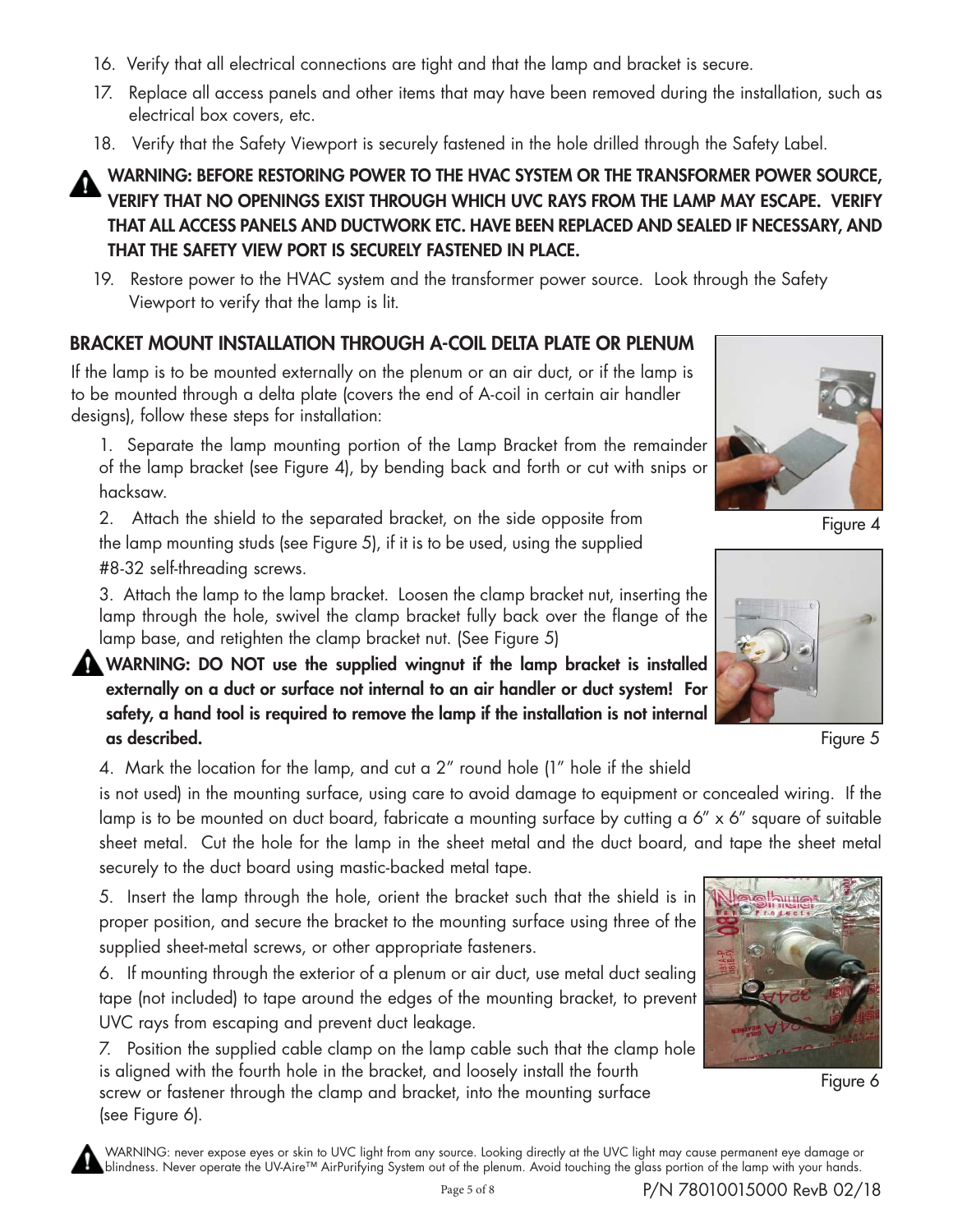8. Attach the lamp cable to the lamp, pull up any slack in the lamp cable between the cable clamp and the lamp, and tighten the cable clamp mounting screw. (See Figure 6)

**WARNING: ENSURE THAT THE CABLE CLAMP PREVENTS REMOVAL OF THE LAMP FROM THE BRACKET UNLESS THE LAMP CABLE IS DISCONNECTED FROM THE LAMP! This step is important to prevent the inadvertent removal of the lamp from the bracket before disconnecting the lamp cable from the lamp.**

**CAUTION: MAKE CERTAIN THAT POWER HAS BEEN DISCONNECTED TO THE HVAC SYSTEM, AND THE 24 VAC TRANSFORMER POWER SOURCE, BEFORE PROCEEDING WITH THE INSTALLATION!**

9. Follow steps 9-19 in the Magnet Mount Installation section to complete the installation (see Figures 7, 8, 9).

**WARNING: BEFORE RESTORING POWER TO THE HVAC SYSTEM OR THE TRANSFORMER POWER SOURCE, VERIFY THAT NO OPENINGS EXIST THROUGH WHICH UVC RAYS FROM THE LAMP MAY ESCAPE. VERIFY THAT ALL ACCESS PANELS AND DUCTWORK ETC. HAVE BEEN REPLACED AND SEALED IF NECESSARY, AND THAT THE SAFETY VIEW PORT IS SECURELY FASTENED IN PLACE.**



Figure 7



Figure 8



Figure 9

## **MAINTENANCE**

1. Inspect and clean lamp at least every 6 months.

2. Replace your UV-Aire™ Air Purifying System lamp once a year to maintain the lamps maximum output intensity. The lamp should operate continuously for maximum lamp life and light effectiveness.

## **LAMP REPLACEMENT PROCEDURE**

**WARNING: DISCONNECT 120V POWER TO THE 24VAC TRANSFORMER BEFORE PROCEEDING WITH LAMP REPLACEMENT OR OTHER MAINTENANCE. IF THE LAMP IS MOUNTED EXTERNALLY ON A PLENUM OR AIR DUCT, DISCONNECT THE LAMP CABLE FROM THE LAMP BEFORE REMOVING THE LAMP FROM THE EXTERNAL MOUNT BRACKET. VERIFY THAT THE LAMP IS NOT LIT BY LOOKING THROUGH THE SAFETY VIEWPORT BEFORE REMOVING ANY ACCESS PANELS, OR THE LAMP FROM THE EXTERNAL MOUNT BRACKET.**

- 1. Verify that the lamp is not lit by looking through the safety viewport.
- 2. Disconnect the Lamp Cable connector from end of lamp.

3. Lossen the swivel clamp nut holding the lamp on the mounting bracket and remove the lamp, using care to avoid breaking the lamp.

NOTE: When replacing the lamp, always wipe off lamp before installing.

4. Install the replacement lamp onto the mounting bracket and tighten swivel clamp nut.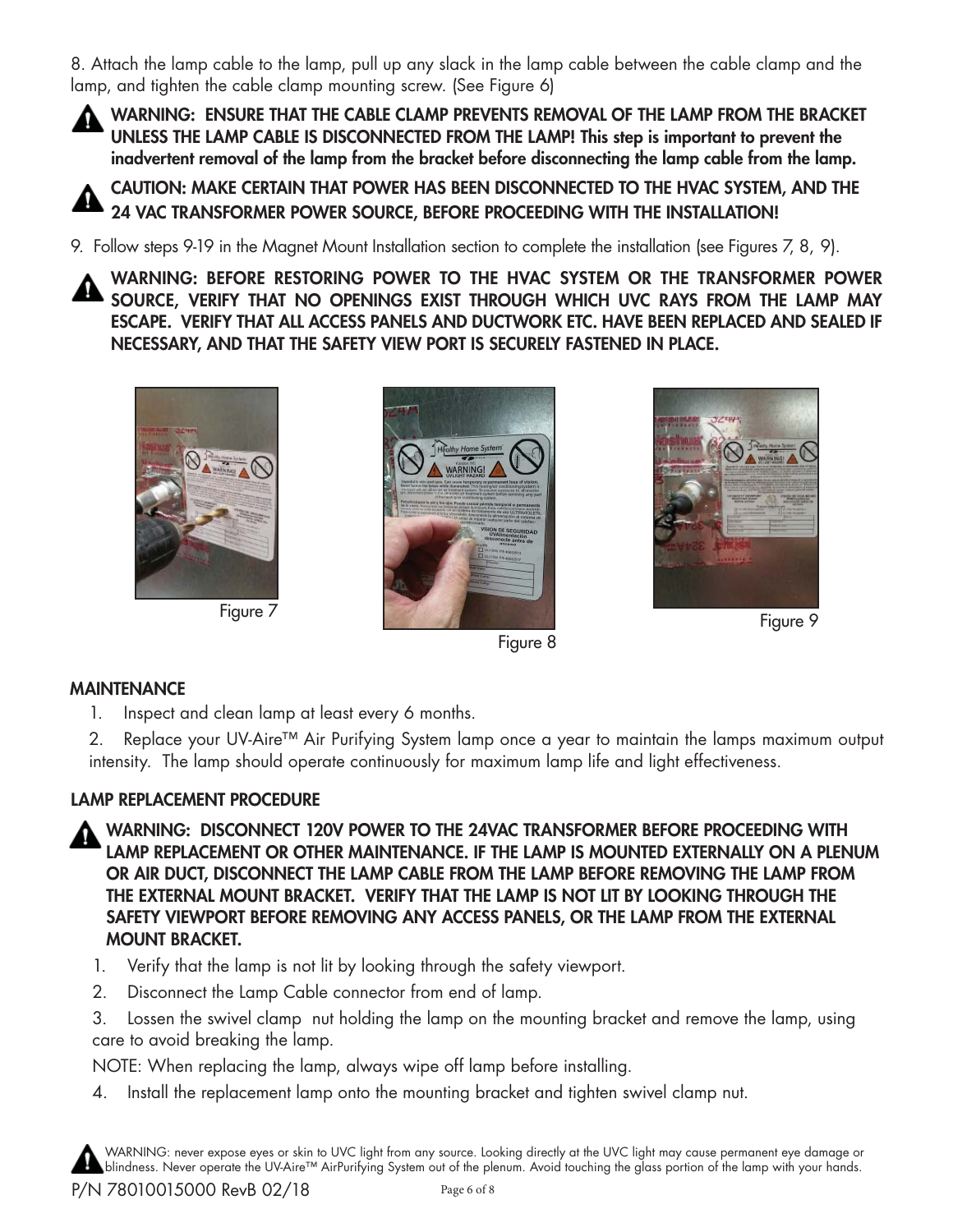NOTE: UV lamps contain a small amount of mercury, like a typical fluorescent lamp. Check with your local waste management authority for local disposal or recycling requirements. According to the EPA's Universal Waste Rule, these types of lamps may be disposed of into household waste.

5. Attach the Lamp Cable connector to the lamp.

6. After replacing lamp, make sure a new UV Hazard Warning Label (supplied with lamp replacement) is applied to the HVAC equipment or ducting and dated with the date of installation.

7. Restore power to the HVAC system and the transformer power source. Look through the Safety Viewport to verify that the lamp is lit.

**WARNING: ENSURE THAT THE CABLE CLAMP PREVENTS REMOVAL OF THE LAMP FROM THE BRACKET UNLESS THE LAMP CABLE IS DISCONNECTED FROM THE LAMP! This step is important to preclude prevent the inadvertent removal of the lamp from the bracket before disconnecting the lamp cable from the lamp.**

#### **TROUBLESHOOTING GUIDE**

- 1. If the lamp does not light up:
	- a. Check the lamp for burned-out filaments at either end. Discoloration due to heat is normal.
	- b. Check for 24V from the transformer to the ballast
	- c. Check the lamp cable connection to the lamp
- 2. If the lamp still does not light, replace the lamp.
- 3. If the lamp still does not light up after replacing the lamp, replace ballast.

#### **REPLACEMENT PARTS LIST**

| <b>MODEL</b>     | LAMP P/N  | <b>BALLAST P/N</b> |  |
|------------------|-----------|--------------------|--|
| <b>UV-12FM</b>   | 46365401  | 603600200          |  |
| <b>UV-14.5FM</b> | 602600501 |                    |  |

#### **OPTIONAL ACCESSORY PARTS LIST**

| <b>MODEL</b> | <b>DESCRIPTION</b>                                                     | <b>PART NUMBER</b> |  |
|--------------|------------------------------------------------------------------------|--------------------|--|
| TR50VA       | Transformer<br>120-208-240V Primary<br>24VAC, 50 VA<br>Universal Mount | 46638900           |  |